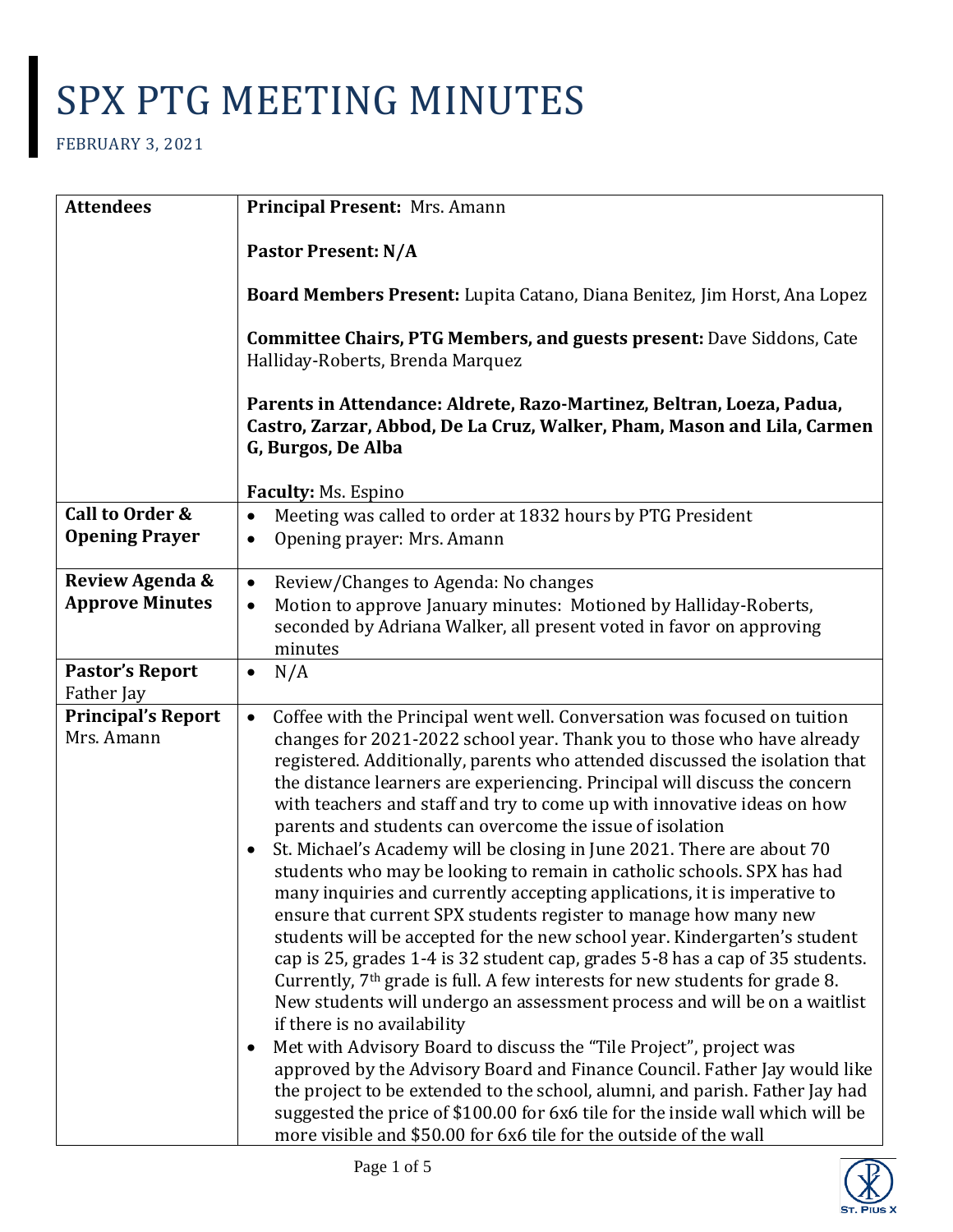|                                            | Open House was scheduled virtually this year with a 2 $\frac{1}{2}$ minute video with<br>$\bullet$                                                                                                                                                                                                                                                                                                                                                                                                                                                                                                                                                                                                                                                                                                                                                                                                                                                                                                          |
|--------------------------------------------|-------------------------------------------------------------------------------------------------------------------------------------------------------------------------------------------------------------------------------------------------------------------------------------------------------------------------------------------------------------------------------------------------------------------------------------------------------------------------------------------------------------------------------------------------------------------------------------------------------------------------------------------------------------------------------------------------------------------------------------------------------------------------------------------------------------------------------------------------------------------------------------------------------------------------------------------------------------------------------------------------------------|
|                                            | interviews from Father Jay, Principal, and teachers. Planning to film<br>another video showcasing the life and day of a student attending SPX. PTG<br>Treasurer motioned for PTG to fund open house video, PTG President<br>seconded the motion, all in attendance agreed/approved - Motion<br>approved                                                                                                                                                                                                                                                                                                                                                                                                                                                                                                                                                                                                                                                                                                     |
|                                            | Catholic School's Week going well, excited to see everyone participating<br>$\bullet$<br>and celebrating the school and community                                                                                                                                                                                                                                                                                                                                                                                                                                                                                                                                                                                                                                                                                                                                                                                                                                                                           |
|                                            | February 1, 2021 new tuition rates, two tiers approved by Advisory Board.<br>$\bullet$<br>Two different rates available, Catholic, and non-Catholic. Early registration<br>in the month of February. March 1, 2021 there will be a \$50.00 increase in<br>registration rate                                                                                                                                                                                                                                                                                                                                                                                                                                                                                                                                                                                                                                                                                                                                 |
|                                            | Working diligently every Friday with teachers and staff to update/revise<br>accreditation document. Accreditation visit is scheduled for October 6-7,<br>2021                                                                                                                                                                                                                                                                                                                                                                                                                                                                                                                                                                                                                                                                                                                                                                                                                                               |
|                                            | Per Mrs. Lopez, the "I Support SPX" donations collected through the button<br>cannot be allocated to the PTG, when money is donated it goes directly to<br>the general fund, the money can be shown as collected by PTG in their<br>reports but it has to stay in the general fund. Planning to create PTG<br>button, to better track its funding                                                                                                                                                                                                                                                                                                                                                                                                                                                                                                                                                                                                                                                           |
|                                            | Question was posed to Principal by parent about the school's reading                                                                                                                                                                                                                                                                                                                                                                                                                                                                                                                                                                                                                                                                                                                                                                                                                                                                                                                                        |
|                                            | curriculum on the possibility of switching to other companies that can<br>better assist the students in their reading efforts. Principal stated that<br>teachers are meeting and implementing the current ELA curriculum, but<br>are looking at other options/samples such as Amplify for grades K-2 and 3-<br>5; McMillan for 6-8. Eureka and enVision for math. Focusing on grade level                                                                                                                                                                                                                                                                                                                                                                                                                                                                                                                                                                                                                   |
|                                            | standards next year                                                                                                                                                                                                                                                                                                                                                                                                                                                                                                                                                                                                                                                                                                                                                                                                                                                                                                                                                                                         |
| <b>President's Report</b><br>Lupita Catano | "Tile Project" fundraiser, 300 hundred tiles donated for<br>$\bullet$<br>alumni/parents/parishioners to purchase. Tiles will be placed along brick<br>wall from Patriot Park to Preschool. 6x6 tiles will be sold for \$100.00<br>(inside wall), \$50.00 outer perimeter of the wall. The goal is to sell 300<br>tiles. Material for the placement of the tiles will be donated. PTG will fund<br>the resin to protect tile from weather. Plan is to install tiles sold prior to<br>June before this year's graduating class departs and start selling again in<br>August throughout the winter and son on until the wall is completely<br>covered. Suggestions are always welcome, see PTG President<br>Decided to provide two 60 <sup>th</sup> anniversary wine glasses to sponsors/donors<br>$\bullet$<br>who donate \$500.00 or more to include a thank you letter from the<br>students as suggested by one of our parents<br>Sent letters to Ramona and Temecula wineries asking for donations to plan |
|                                            | a virtual wine tasting event in the spring                                                                                                                                                                                                                                                                                                                                                                                                                                                                                                                                                                                                                                                                                                                                                                                                                                                                                                                                                                  |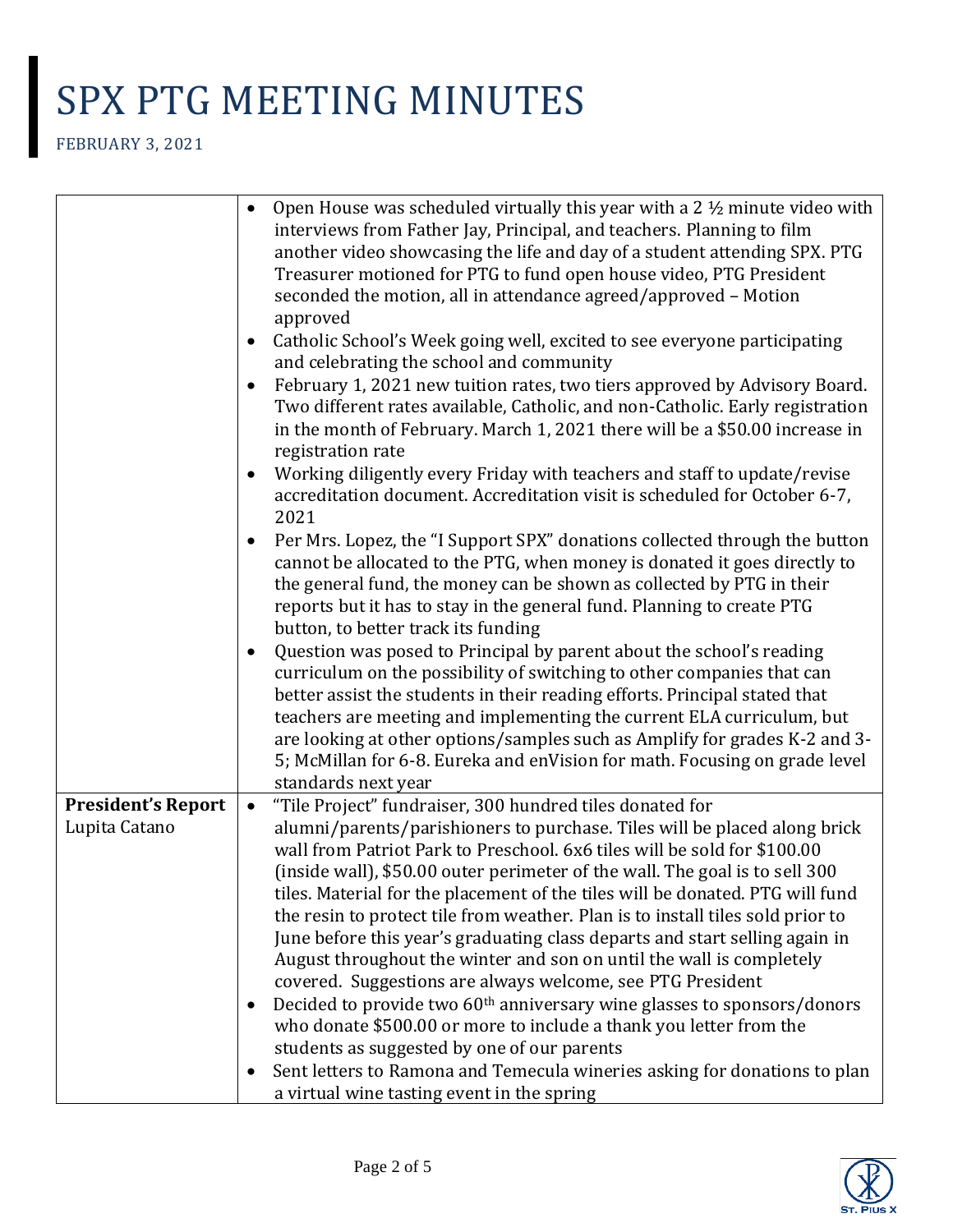|                                        | PTG providing lunch for the wonderful SPX staff to celebrate a successful<br>$\bullet$                                   |
|----------------------------------------|--------------------------------------------------------------------------------------------------------------------------|
|                                        | Catholic School's Week from El Poll Grill, any other restaurants suggestions                                             |
|                                        | are appreciated                                                                                                          |
|                                        | Both PTG and teacher containers were broken into, the locks were cut. PTG<br>$\bullet$                                   |
|                                        | is missing a rolling cart, have not yet inventoried all items. Some items that                                           |
|                                        | were previously purchased by PTG were found behind the PTG bin which                                                     |
|                                        | were exposed to the weather, they have been covered with tarps for                                                       |
|                                        | protection                                                                                                               |
|                                        | Mrs. Amann said Father Jay they are in the process of purchasing a<br>$\bullet$                                          |
|                                        | surveillance system for the campus, Shea Homes installed the wiring for                                                  |
|                                        | cameras last year during school remodeling                                                                               |
| <b>Vice President's</b>                | Continues to contact sponsors for donations<br>$\bullet$                                                                 |
| <b>Report</b>                          |                                                                                                                          |
| Diana Benitez                          |                                                                                                                          |
| <b>Treasurer's Report</b><br>Jim Horst | Treasurer working in conjunction with Mrs. Lopez for complete and final<br>$\bullet$<br>reports for December and January |
|                                        | PTG Admissions- net profit \$9,975<br>$\bullet$                                                                          |
|                                        | Wreath Sales-net profit \$8,191.85<br>٠                                                                                  |
|                                        | Restaurant Fundraisers- net profit \$1,088.58 (according to Mrs. Lopez, the<br>٠                                         |
|                                        | checks for November have not been received, Dave said he turned them in                                                  |
|                                        | to Mrs. Lopez soon after the fundraiser, lost checks??)                                                                  |
|                                        | "I Support SPX" button as of December total- net profit \$1,040.00<br>٠                                                  |
|                                        | Partners in Education- net profit \$2,150 (De Alba Automotive donated<br>٠                                               |
|                                        | \$1000, which currently is not reflected in total)                                                                       |
|                                        | Kona Ice- net profit 138.00 (received check from Kona Ice in the amount of<br>$\bullet$                                  |
|                                        | \$26.25 from October event)                                                                                              |
|                                        | Toy Drive- net profit \$137.25<br>$\bullet$                                                                              |
|                                        | Amazon Smile amount collected November/have not received December<br>٠                                                   |
|                                        | total, net profit \$78.85                                                                                                |
|                                        | Box Tops for December- net profit \$77.00<br>$\bullet$                                                                   |
|                                        | Uniform Sale-net profit \$615.00                                                                                         |
|                                        | Expenditures- \$274.02 for holiday inflatables, \$21.34 toy drive photo                                                  |
|                                        | printing total-\$295.36                                                                                                  |
|                                        | Total net income as of 02/03/2021, \$23,196.17<br>٠                                                                      |
|                                        | No new information regarding the laptops to be purchased/to be used by<br>$\bullet$                                      |
|                                        | PTG members                                                                                                              |
| <b>Secretary Report</b>                | <b>NTR</b><br>$\bullet$                                                                                                  |
| Ana Lopez                              |                                                                                                                          |
| <b>Room Parent</b>                     | Received check from Kona Ice in the amount of \$26.25 from October event<br>$\bullet$                                    |
| Coordinator                            | Early stages of brainstorming for spring picnic on or off campus to auction                                              |
| <b>Report</b>                          | Gala items                                                                                                               |

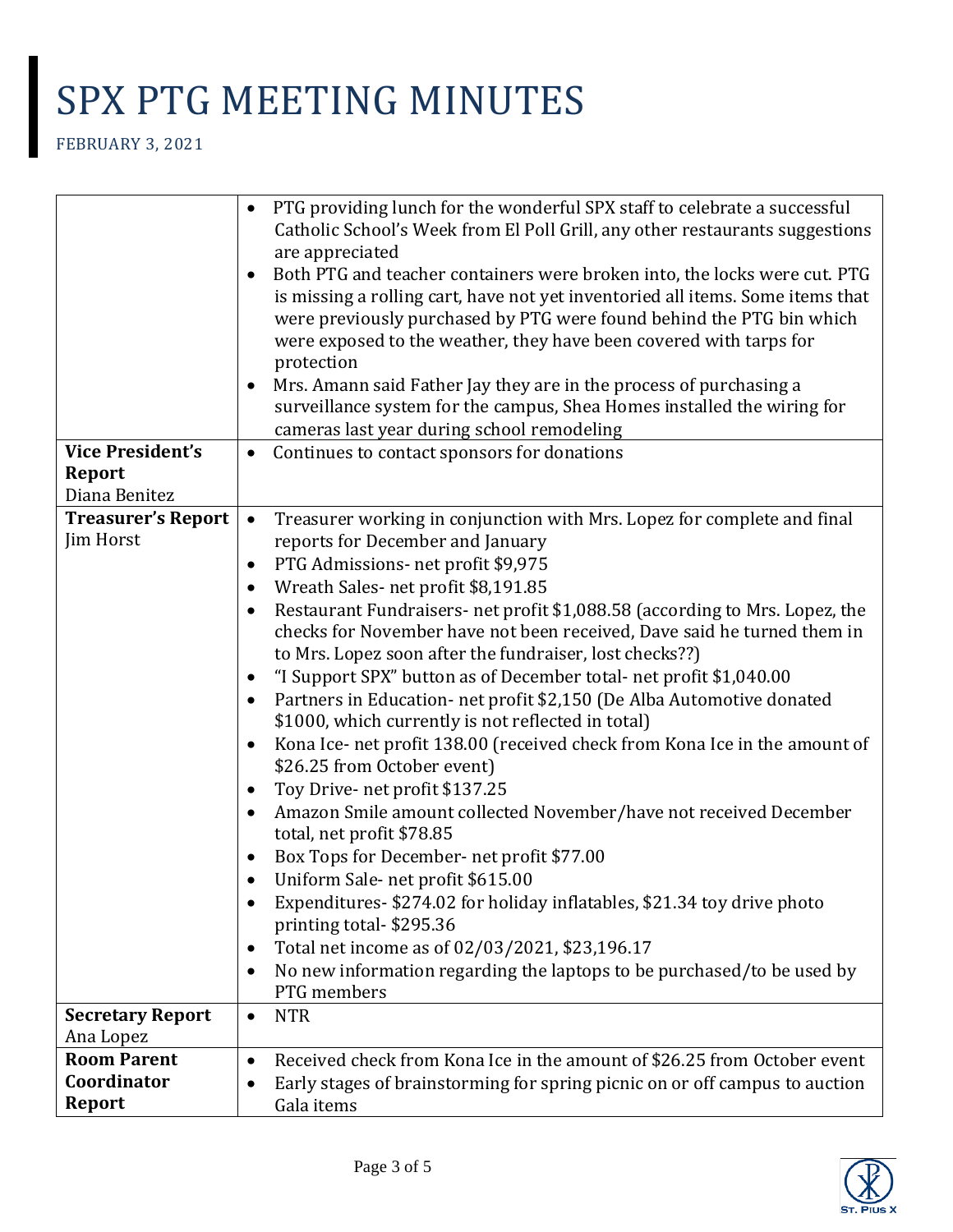| Cate Halliday-                         |                                                                                                                                                    |
|----------------------------------------|----------------------------------------------------------------------------------------------------------------------------------------------------|
| Roberts<br>Fundraising/                |                                                                                                                                                    |
| $\bullet$<br><b>Marketing</b>          | El Pollo Grill fundraiser for Catholic School's Week, 30% of the receipt will<br>be donated to SPX on February 6, 2021 at both Bonita and Eastlake |
| Coordinator                            | locations from open to close                                                                                                                       |
| <b>Report</b><br>٠                     | Continue to promote letters for donations from sponsors. Business logos to                                                                         |
| Dave Siddons                           | be sent to families and parishioners to support their businesses in the form                                                                       |
|                                        | of a magnetic card that can be placed on home refrigerator                                                                                         |
| $\bullet$                              | New concept for wine tasting event to be presented as a hybrid occasion                                                                            |
| $\bullet$                              | See's Candy possible fundraising event for Spring and/or Easter                                                                                    |
| <b>Faith-In-Action</b><br>$\bullet$    | Solicited parent volunteers via email, emailed classrooms of the current                                                                           |
| Coordinator                            | projects being planned/worked on. Grades 7th and 8th are collecting                                                                                |
| <b>Report</b>                          | perishable items to be donated to Sunshine for Seniors. Other grades                                                                               |
|                                        | working on cards and puzzle books                                                                                                                  |
| <b>Hospitality Report</b><br>$\bullet$ | <b>NTR</b>                                                                                                                                         |
| Vacant                                 |                                                                                                                                                    |
| Committee                              | <b>NTR</b>                                                                                                                                         |
| <b>Reports</b>                         |                                                                                                                                                    |
| <b>New Business</b>                    |                                                                                                                                                    |
| $\bullet$                              | Parents in attendance all agreed that \$100.00 per tile seemed like a<br>reasonable price. PTG President to discuss further with Father Jay and    |
|                                        | Principal                                                                                                                                          |
| $\bullet$                              | Possible spring picnic being planned to either be held on or off school                                                                            |
|                                        | campus contingent on local and state COVID-19 restrictions; to auction last                                                                        |
|                                        | year's Gala items                                                                                                                                  |
| $\bullet$                              | Nominations for PTG board will begin in March and will run through April.                                                                          |
|                                        | The elections will take place in May and in June previous PTG members                                                                              |
|                                        | will cross train new members for the upcoming school year. Available                                                                               |
|                                        | positions are Secretary, Fundraising/Marketing Coordinator, and Room                                                                               |
|                                        | Parent Coordinator. VP nominated Chrissy Castro for                                                                                                |
|                                        | Fundraising/Marketing Coordinator. PTG currently accepting statements                                                                              |
|                                        | of why you would like to be elected for the position. More information to                                                                          |
|                                        | follow in the following months. Any questions or nominations should be                                                                             |
|                                        | addressed to PTG President                                                                                                                         |
| $\bullet$                              | PTG President informed all in attendance that she received text from an                                                                            |
|                                        | anonymous donor for a case of wine bottles                                                                                                         |
| $\bullet$                              | Mrs. Zarzar informed PTG President that she would assist in the planning<br>and execution of the wine tasting event                                |
| <b>Unfinished</b><br>$\bullet$         | <b>NTR</b>                                                                                                                                         |
| <b>Business</b>                        |                                                                                                                                                    |
| <b>Open Forum</b><br>$\bullet$         | <b>NTR</b>                                                                                                                                         |
| <b>Follow-Up for Next</b><br>$\bullet$ | <b>NTR</b>                                                                                                                                         |
| <b>Meeting</b>                         |                                                                                                                                                    |